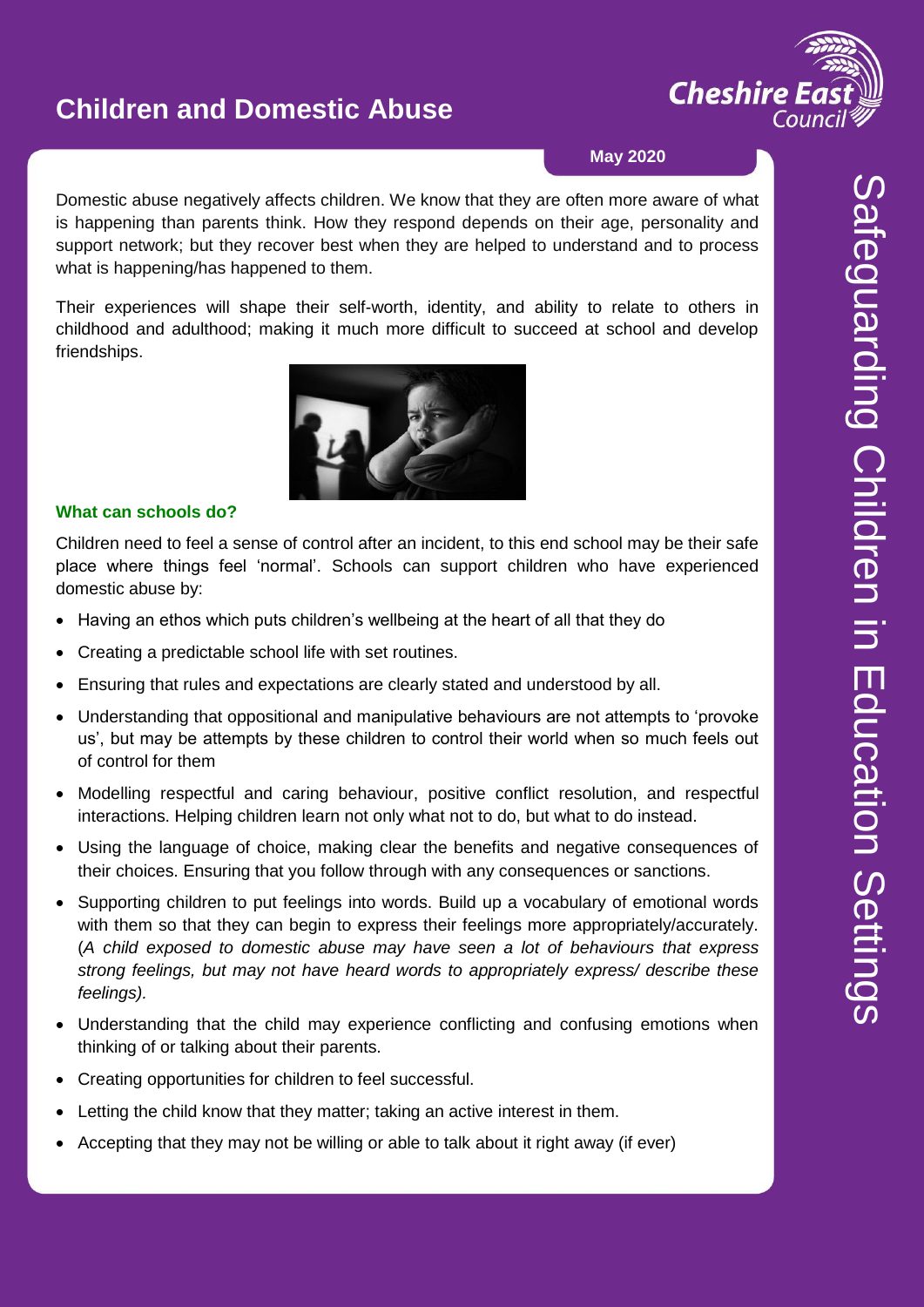- Providing effective, non-verbal, systems for children to access support
- Providing reassurance that only people who need to know about the incident will know.
- Allowing the child, where necessary, to safely store work in school or indeed shred it after completion when providing interventions
- Having visible and accessible worry boxes/internal support systems
- Having visible and accessible information regarding sources of support e.g. Childline etc.

### **Implications for practice**

When supporting a child:

- Avoid asking them leading questions
- Allow them to go at their own pace
- Never promise confidentially
- Use active listening skills; listen quietly and attentively, being non-judgemental
- Occasionally summarise, restate
- Reassure them: "I'm glad you came to me", "You are not to blame", You have been very brave to tell me"
- Use the "TED" approach: **T**ell me what you mean by that? **E**xplain that to me **D**escribe that to me

### **Child to parent abuse:**



Parents can be abused by a child or teenager. A child is capable of inflicting emotional, verbal and physical abuse, but it is often misunderstood or minimized because of their age. Age can be deceiving and is no indication of a person's ability to inflict harm; no one may know unless the parent speaks up.

Disagreements, conflict and arguments are a normal part of family life at times; however sometimes the child can be abusive or violent; exerting power or control over their parents. It can happen in families of any culture, religion or situation in life.

Violence or abuse can be a sign that the child:

- hasn't learnt to control or manage their feelings, especially anger. They act out their feelings without using any self-control
- hasn't learnt to deal with the stresses of life, to solve problems or cooperate. They might think it's their right to have all their demands met above others (sense of 'entitlement')
- doesn't value or respect other people, or their property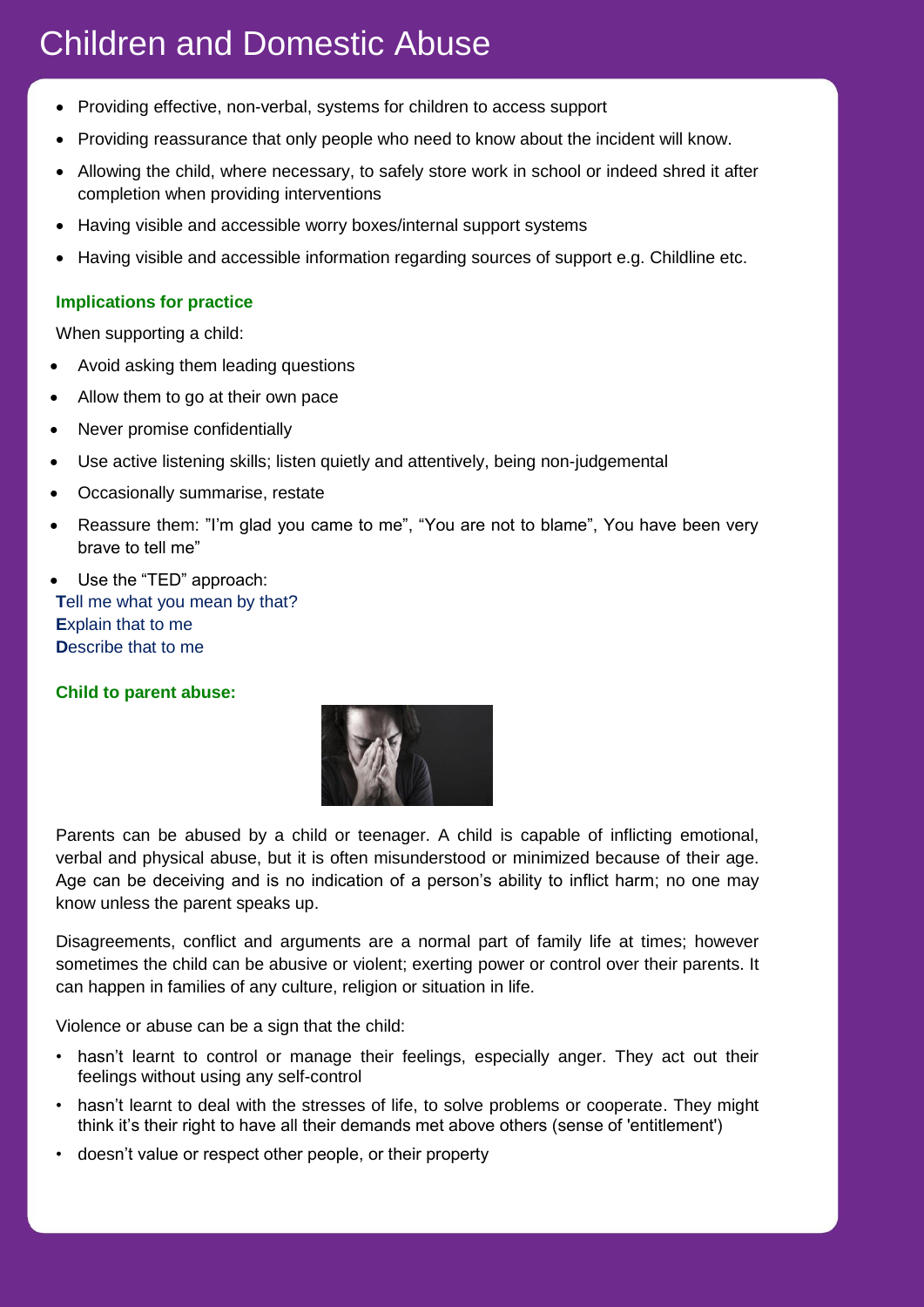- sees a parent, often the mother, as weak and powerless or think it's OK to treat women this way
- is affected by alcohol or drugs. Some drugs can trigger psychosis (being out of touch with the real world) and violence.
- may have problems with their mental health. They may be anxious and lash out because they start to think they can't trust those around them.
- may feel frustrated or have trouble dealing with their feelings. They may find it hard to say how they feel or struggle to control their impulses ; sometimes this can be linked to a disability

This can feel quite frightening for the children as well as the parents and other siblings.

Schools can support by raising awareness amongst staff; empowering them to raise it with parents where there are indicators; signposting those parents to support.

#### **Children in abusive relationships what should the school be aware of?**



Children in Cheshire East are sometimes identified as being in their own abusive relationships; either inflicting abuse on others or being abused within that relationship. Schools may pick up on the signs or other peers may identify the abuse; therefore it is important that staff and pupils are made aware of the signs.

Some of the signs below could indicate that a child is experiencing relationship abuse. This list is not exhaustive and children respond differently. These signs could also be due to other causes, but it is useful to be aware of common responses:

- Truancy, late/early arrival to avoid the abuser (especially if attending the same school)
- Falling grades
- Being withdrawn, passive, compliant
- Changes in mood and personality
- Isolation from family and friends
- Frequent texts and calls from boyfriend / girlfriend
- Inappropriate sexual behaviour/ language / attitudes
- **Depression**
- Physical signs of injury / illness
- **Pregnancy**
- Use of drugs / alcohol (where there was no prior use)
- Self-harm
- Eating disorders or problems sleeping
- Symptoms of post-traumatic stress
- Not focussed in lessons / poor concentration